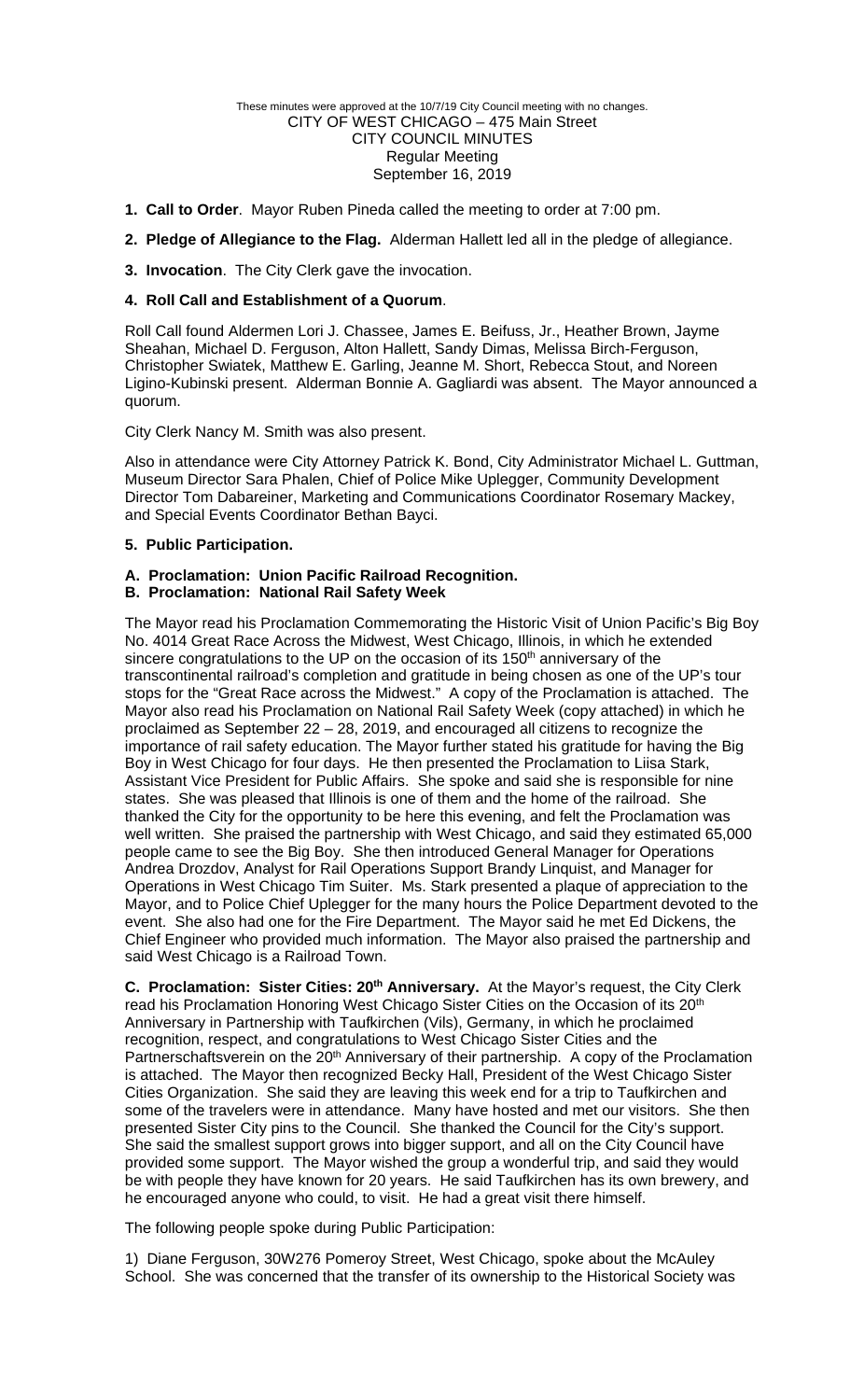not discussed at the Development Committee meeting of September 8, 2019, due to the huge amount of time spent on possible legalization of marijuana dispensaries in West Chicago. It was pushed to the October meeting. A copy of her statement is attached.

2) David Sabathne, CEO and Director of the Western DuPage Chamber of Commerce, 155 Spencer, West Chicago, spoke about Sister Cities, and said at the time Sister Cities was established he was an alderman. He has traveled to Taufkirchen several times on official and unofficial trips. On one occasion his son and his band were asked to come and perform. He said sometimes there are unintended consequences. He received an email from someone who asked if he was part of the Sabathne family that immigrated to Altoona, PA. As a result, he found out that he has family in Germany and one of them has all the family records and was able to give a great history of the family, including a story about his grandfather. So now he has a second family in Taufkirchen. He thanked the City for getting behind this effort, and encouraged the Council to continue any support they can. The people in Taufkirchen host us like royalty. Mr. Sabathne also thanked the Council for the Big Boy

**6. City Council Meeting Minutes – September 3, 2019**. Alderman Chassee made a motion, seconded by Alderman Brown, to approve the minutes of September 3, 2019, with no changes. Voting Aye: Alderman Chassee, Beifuss, Brown, Sheahan, Ferguson, Dimas, Birch-Ferguson, Swiatek, Stout, and Ligino-Kubinski. Aldermen Hallett, Garling, and Short abstained. Voting Nay: 0. Motion carried.

**7. Corporate Disbursement Report.** Alderman Dimas made a motion, seconded by Alderman Chassee, to approve the September 16, 2019, Corporate Disbursement Report in the amount of \$838,048.52. Voting Aye: Aldermen Chassee, Beifuss, Brown, Sheahan, Ferguson, Hallett, Dimas, Birch-Ferguson, Swiatek, Garling, Short, Stout, and Ligino-Kubinski. Voting Nay: 0. Motion carried.

## **8. Consent Agenda – Consideration of an Omnibus Vote**.

**\* Development Committee:** Alderman Stout read and explained the following items:

 **A. Resolution 19-R-0041** – A Resolution Authorizing the Mayor to Execute a Certain Downtown Façade Grant Program Agreement – Maria Mercedes Arroyo Gonzalez – 207 Main Street (in an amount not to exceed \$950.00)

 **B. Resolution 19-R-0042** – A Resolution Authorizing the Mayor to Execute a Certain Downtown Façade Grant Program Agreement – Jersey Hurst, LLC – 111-115 Galena Street (in an amount not to exceed \$12,268.00)

 **C. Resolution 19-R-0043** – A Resolution Authorizing the Mayor to Execute a Certain Downtown Façade Grant Program Agreement – Jersey Hurst, LLC – 136 West Washington Street (in an amount not to exceed \$16,782.00)

 **D. Resolution 19-R-0045** – A Resolution Accepting a Plat of Easement and Authorizing Mayor to Execute Same for a Storm Sewer and Drainage Easement – 124 West Stimmel Street

Alderman Stout made a motion, seconded by Alderman Sheahan, to approve the above items. Voting Aye: Aldermen Chassee, Beifuss, Brown, Sheahan, Ferguson, Hallett, Dimas, Birch-Ferguson, Swiatek, Garling, Short, Stout, and Ligino-Kubinski. Voting Nay: 0. Motion carried.

## **9. Reports by Committees.**

 **A. Ordinance 19-O-0028** – An Ordinance Approving a Second Amendment to the Final PUD of the Shoppes of West Chicago Located at 191 West North Avenue Alderman Beifuss made a motion, seconded by Alderman Swiatek, to adopt the above item. During discussion, Alderman Beifuss said this came before the Plan Commission and the Development Commission several times. The amendment was not approved at the Plan Commission due to a lack of a quorum. There then followed extensive discussion on the concern that the proposed banquet hall needs more parking spaces than are available and so would like to share parking spaces with the other tenants. The current tenants have hours different from the banquet hall, but this could change with new tenants, thus causing a parking shortage and parking in unauthorized areas. Alderman Garling said he would like to see this local business thrive. The tenant and owner were recognized by many of the Aldermen to speak. The owner talked of various possible solutions, such as paving over the originally planned drive through area or contracting with a valet service. City Administrator Guttman said staff would have to look at the possibility of paving the drive through area for